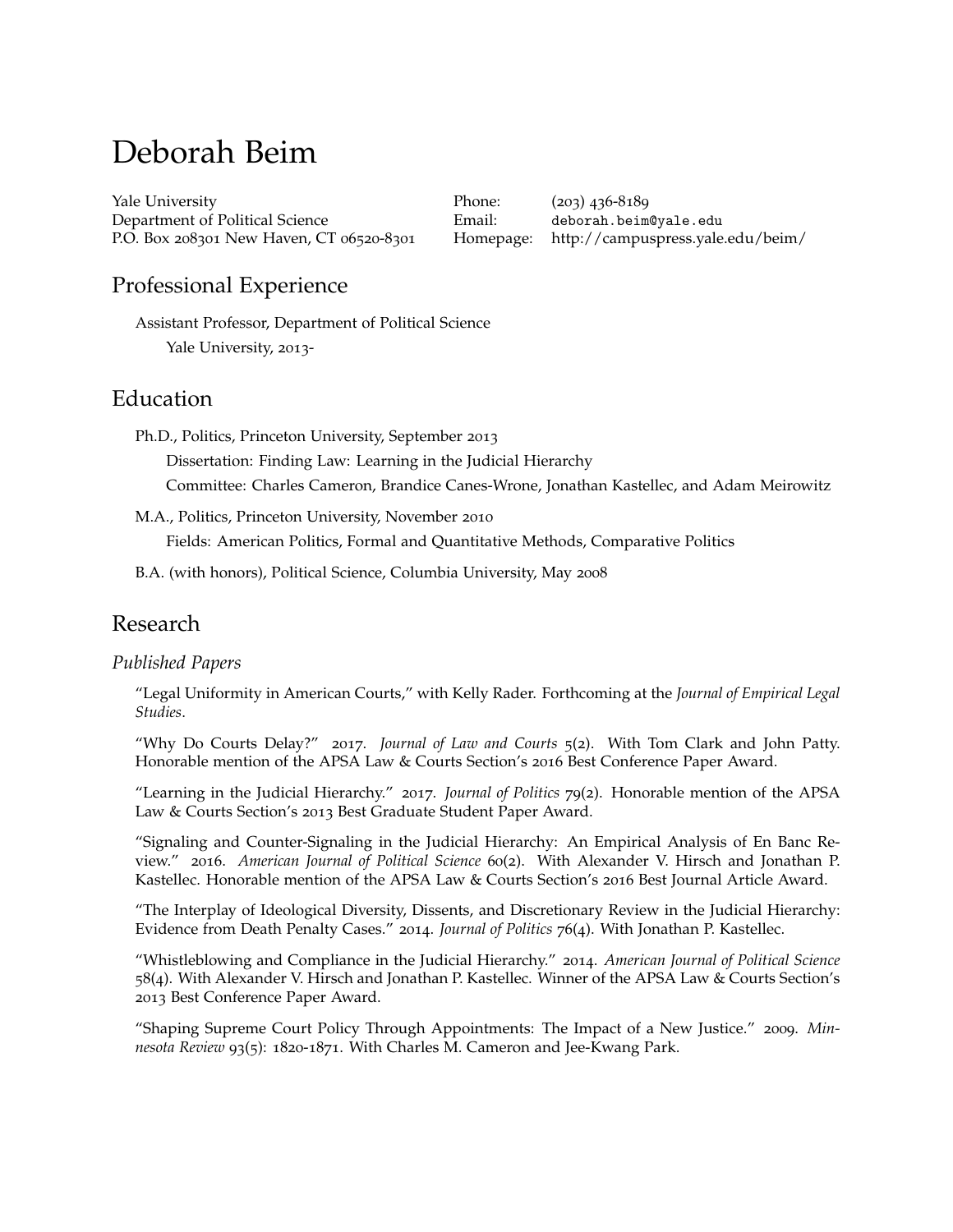#### *Deborah Beim* 2

#### *Working Papers*

"Review and Reversal in the Federal Courts."

"Strategic Ignorance in Persuasion," with Matt Jordan.

"The Effects of Panel Assignment on the US Court of Appeals in Death Penalty Cases," with Tom Clark and Ben Lauderdale. Invited to revise and resubmit at the Journal of Politics.

### Teaching

**Undergraduate:** Game Theory and Political Science; Courts, Judges, and Controversies

**Graduate:** Collective Action and Choice; Math Camp

## Departmental & University Service

Search committee for junior professor in American politics (2016)

Graduate admissions committee (2016 – diversity representative)

American Politics general exam committee (2017, 2014)

Leitner Political Economy Workshop co-organizer (2017, 2016)

Senior theses: Monica Hanratty (2018), Tresa Joseph (2018), Jacob Fender (2018), Tony Nguyen (2016), Robbie Flatow (2016), Omar McKenzie (2014), Nia Holston (2013)

Award committee for the Percival Wood Clement Prize for the best senior essay in support of the Constitution and first ten Amendments (2016, 2014)

Award committee for the Frank M. Patterson Prize for the best senior essay on the American political system (2016, 2014)

Freshman and sophomore advising for Silliman College (2018, 2017, 2014)

Research and Writing papers (for second-year graduate students): Armando Perez-Gea (2017), Ian Crichton (2014)

Co-organized conference (sponsored by the Center for the Study of American Politics) for leading graduate students of judicial politics (2016)

## Professional Service

Best Graduate Student Paper Award committee (APSA Law and Courts Section) 2017

C. Herman Pritchett Award for Best Book (APSA Law and Courts Section) 2016